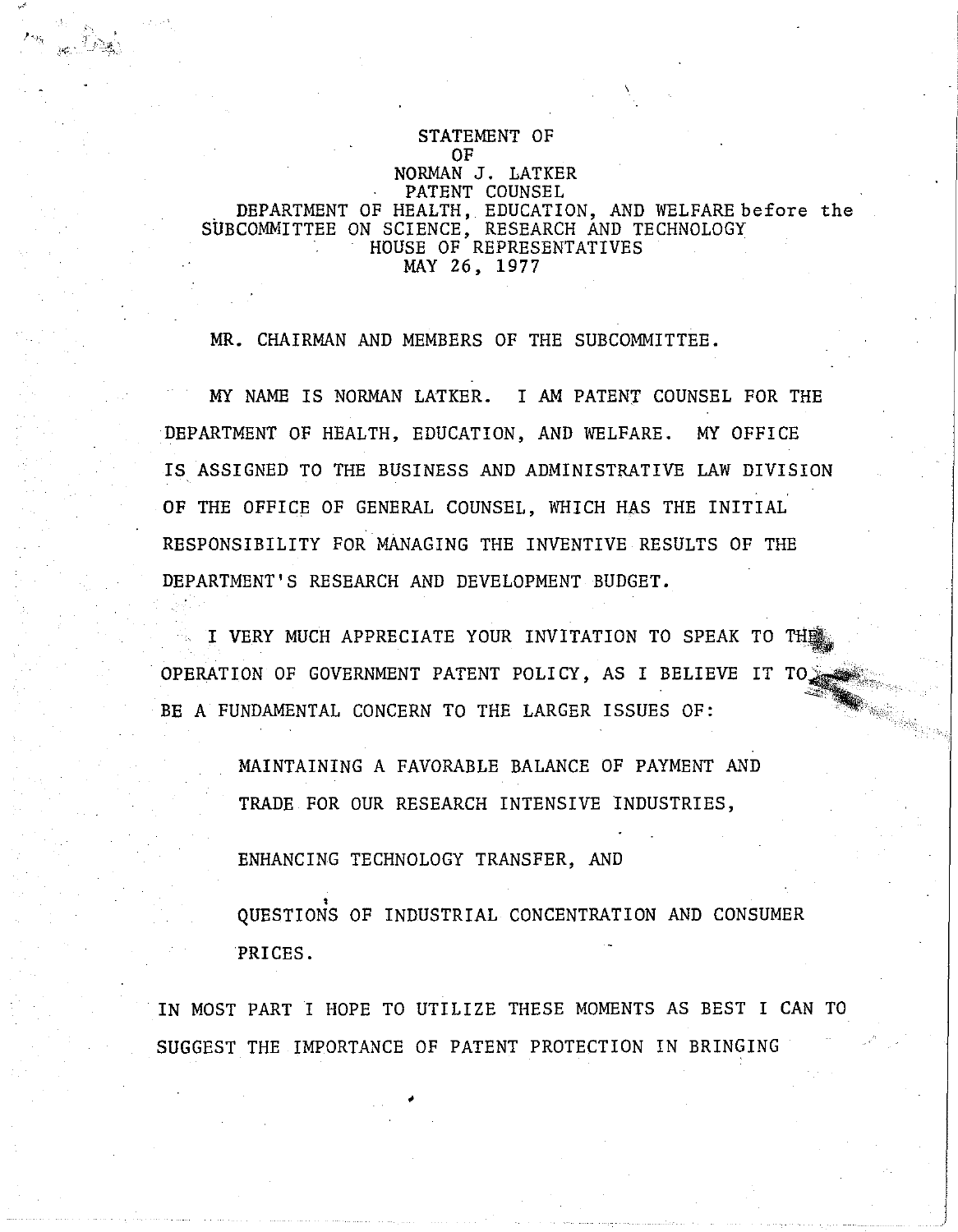TECHNOLOGY ARISING FROM GOVERNMENT SPONSORED RESEARCH AT UNIVERSITIES AND NON-PROFIT ORGANIZATIONS TO FRUITION. THIS IS AN AREA OF VITAL INTEREST TO HEW, SINCE THE DEPARTMENT IS THE LARGEST SINGLE SOURCE OF FUNDING FOR SUCH RESEARCH IN THE UNITED STATES, AND THE SUBSTANTIAL PORTION OF ITS RESEARCH BUDGET IS DEVOTED TO THIS CATEGORY OF RESEARCH.

.) , i<br>| ; i

•

THE MOST OBVIOUS PROBLEM AFFECTING ULTIMATE UTILIZATION OF INNOVATIONS RESULTING FROM DHEW FUNDED RESEARCH AT UNI-VERSITIES AND OTHER NON-PROFIT ORGANIZATIONS IS THE FACT THAT THESE ORGANIZATIONS DO NOT ENGAGE IN THE DIRECT DEVELOPMENT . AND MANUFACTURE OF COMMERCIAL EMBODIMENTS, AND IT IS INDUSTRY WHICH MUST BRING SUCH INNOVATION TO THE MARKETPLACE.

A FUNDAMENTAL PREMISE OF DHEW PATENT POLICY AND PRACTICE IS THE UNDERSTANDING THAT INHERENT TO THE TRANSFER OF THE INNOVATIVE RESULTS OF THE RESEARCH CONDUCTED IN UNIVERSITY LABORATORIES TO INDUSTRIAL DEVELOPERS IS A DECISION ON THE PART OF THE DEVELOPER THAT THE INTELLECTUAL PROPERTY RIGHTS IN THE INNOVATION BEING OFFERED FOR DEVELOPMENT ARE SUFFICIENT TO PROTECT ITS RISK INVESTMENT. OF COURSE, NOT ALL TRANSFERS OF POTENTIALLY MARKETABLE INNOVATIONS FROM SUCH LABORATORIES REQUIRE AN EXCHANGE OF INTELLECTUAL PROPERTY RIGHTS IN THE INNOVATION, BUT IT IS UNPREDICTABLE IN WHICH .TRANSFERS THE

-2-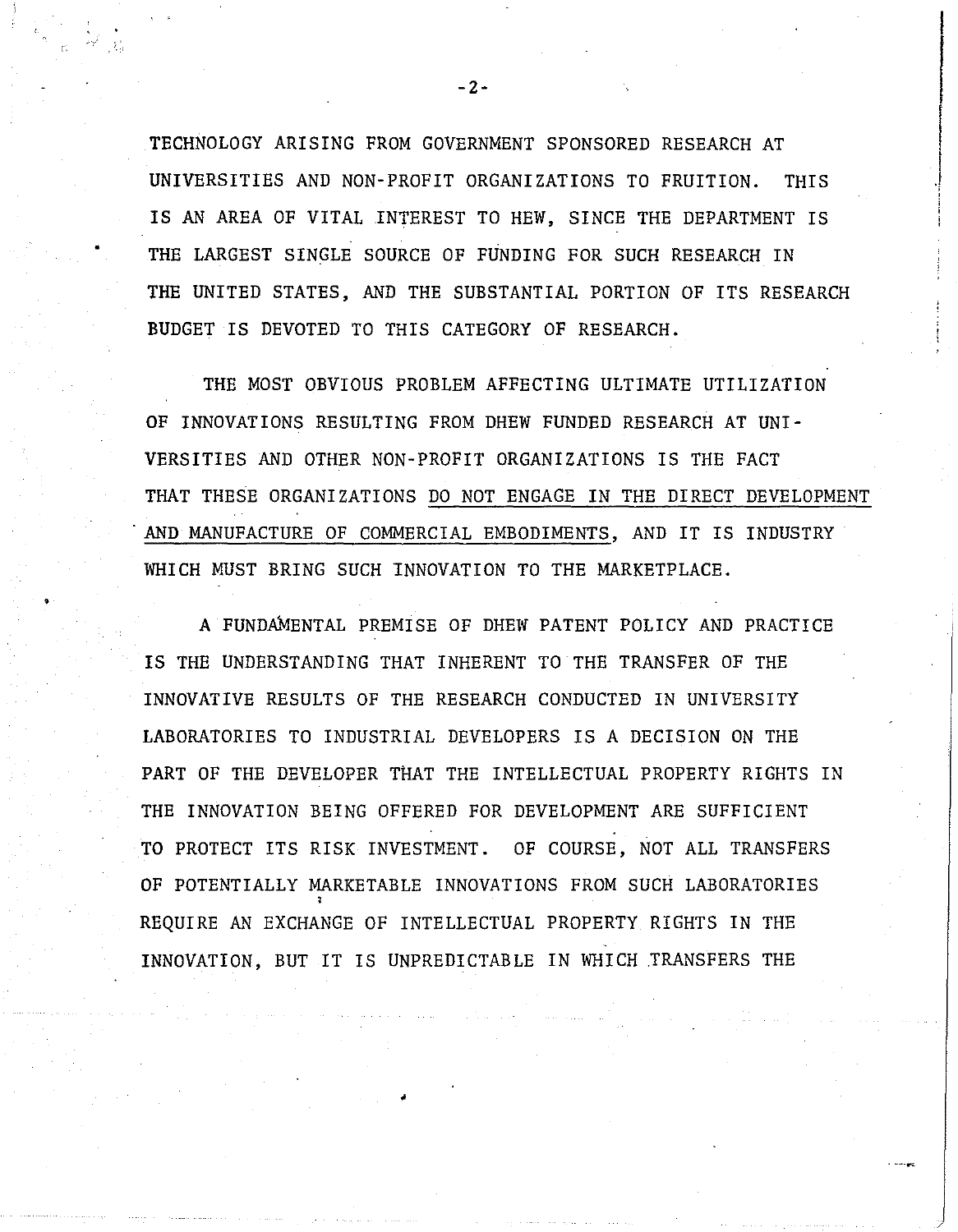ENTREPRENEUR WILL .DEMANDAN EXCHANGE TO GUARANTEE ITS COLLABORATIVE AID. NOTWITHSTANDING, WHERE SUBSTANTIAL RISK INVESTMENT IS INVOLVED, SUCH AS REQUIRED IN DEVELOPING CLINICAL DATA FOR PRE-MARKET CLEARANCE OF POTENTIAL THERAPEUTIC AGENTS AND MEDICAL DEVICES, WHICH IS RARELY UNDERTAKEN IN ITS ENTIRETY AT GOVERNMENT EXPENSE, THERE IS AN IDENTIFIED LIKELIHOOD THAT TRANSFER WILL NOT OCCUR IF THE ENTREPRENEUR IS NOT AFFORDED SOME PROPERTY PROTECTION IN THE INNOVATION OFFERED FOR DEVELOPMENT. THIS POINT WAS MADE WITH SOME FORCE TO DHEW AFTER A 1968 GAO INVESTIGATION AND REPORT ON "PROBLEM AREAS AFFECTING USEFULNESS OF RESULTS OF GOVERNMENT-SPONSORED RESEARCH  $\overline{17}$ IN MEDICINAL CHEMISTRY."<sup>-</sup> THIS LIKELIHOOD SEEMS EVEN MORE PREDICTABLE WHEN CONSIDERING THE EXTRAORDINARY ESCALATION IN THE ESTIMATED AVERAGE COST OF SUCCESSFULLY DEVELOPING A NEW DRUG FROM \$534,000 IN 1962 TO **11.5** MILLION DOLLARS IN 1973 OR 24.4 MILLION DOLLARS WHEN INCLUDING THE COST OF RESEARCH ON 2/ PROJECTS WHICH DID NOT RESULT IN MARKETED DRUGS. ECONOMIST DAVID SCHWARTZMAN, WHO DEVELOPED THESE STATISTICS, AND OTHERS WHO HAVE REVIEWED THEM FURTHER AGREE THAT RETURN ON SUCH R & D

 $1/$ PROBLEM AREAS AFFECTING USEFULNESS OF RESULTS OF GOVERNMENT SPONSORED RESEARCH IN MEDICINAL CHEMISTRY, AUGUST 12, 1968, GAO REPORT B-164031(2).

*y*  SCHERER, "THE ECONOMIC EFFECT OF MANDATORY PATENT LICENSING," P. 59, U. S. ENERGY RESEARCH AND DEVELOPMENT ADMINISTRATION, PUBLIC MEETING 1/12/77 AND SCHWARTZMAN, "INNOVATION IN THE PHARMACEUTICAL INDUSTRY, "P. 66, 70 and 71.

 $\sim$  fy  $\,$ 

**-3-**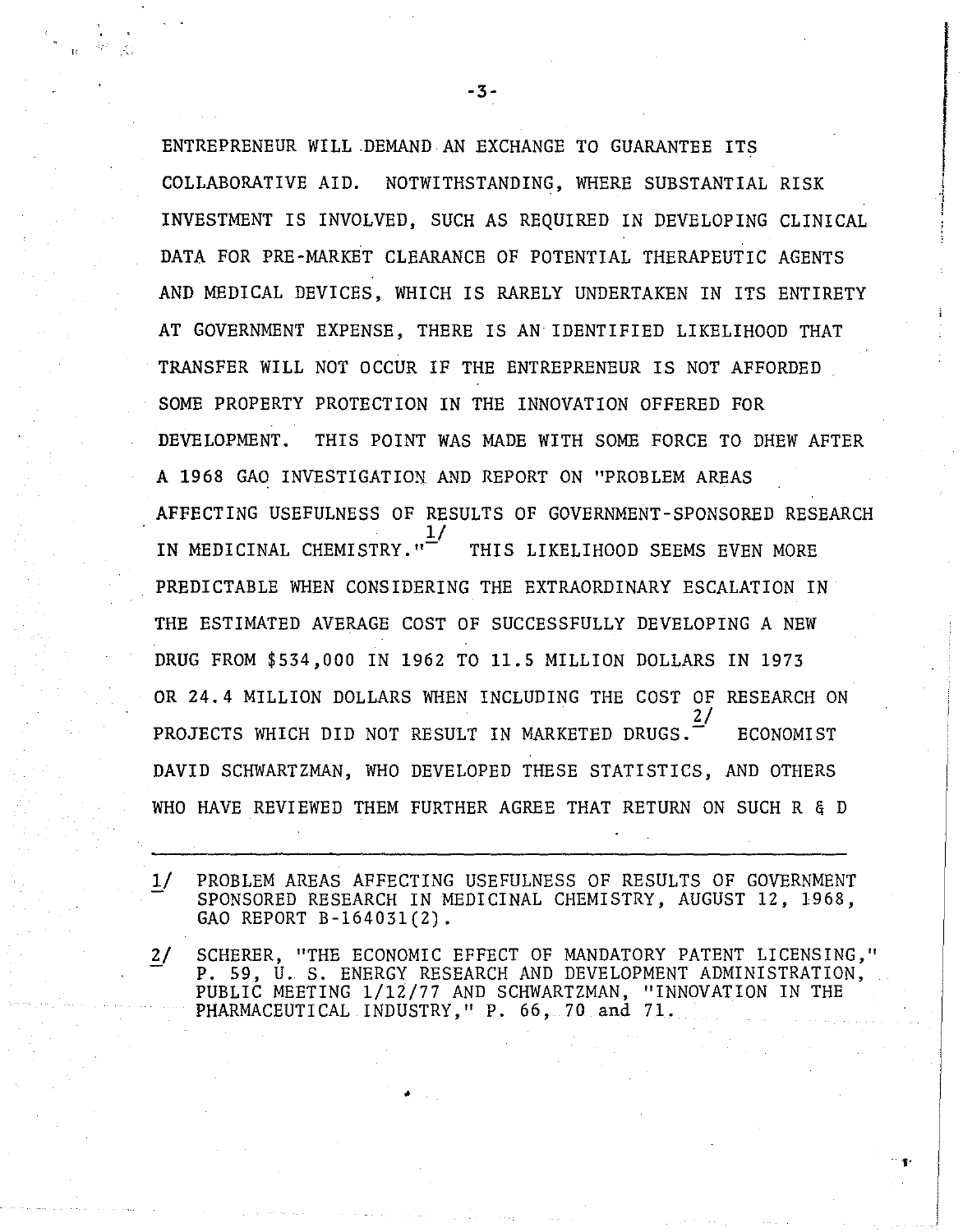INVESTMENT HAS FALLEN SHARPLY SINCE 1960 TO AS LOW AS POSSIBLY  $\frac{3}{ }$ 3.3 PERCENT.- WHEN IT IS RECOGNIZED THAT COSTS TO SECOND ENTRANTS INTO THE MARKET AFTER PATENT EXPIRATION ARE A SMALL FRACTION OF THE ORIGINAL DEVELOPER'S COSTS, SINCE THE SECOND ENTRANT NEED NOT UNDERTAKE THE SAME R&D RISK, IT IS DIFFICULT TO DISAGREE WITH SCHWARTZMAN'S COMMENT THAT, "WITHOUT PATENTS THE RETURN FROM INVESTMENT IN PHARMACEUTICAL RESEARCH AND DEVELOPMENT WOULD FALL TO ZERO, AND PRIVATE COMPANIES WOULD NO LONGER ENGAGE IN RESEARCH AND DEVELOPMENT." THIS HAS BEEN ILLUSTRATED BY THE IMMEDIATE MARKET ENTRY OF COMPETITORS UPON EXPIRATION OF PATENTS ON WIDELY SOLD ANTIBIOTICS, WHERE SUCH COMPETITION DOES NOT EMERGE UNDER SIMILAR CONDITIONS IN THE AIRCRAFT OR AUTOMOTIVE INDUSTRIES WHERE COST OF DUPLI-CATING THE ORIGINAL DEVELOPER ARE NEARER EQUIVALENT.

THE DEPARTMENT HAS VIEWED ITS ROLE IN THE NATION'S MEDICAL RESEARCH EFFORT AS COMPLEMENTARY TO THE ACTIVITIES OF THE OTHER ELEMENTS WITHIN OUR SOCIETY, BOTH PUBLIC AND PRIVATE, THAT ALSO SUPPORT SUCH RESEARCH AND DEVELOPMENT. IT HAS SEEMED TO THE DEPARTMENT THAT THE INTERESTS OF THE AMERICAN PEOPLE ARE BEST SERVED WHEN THE VARIOUS ELEMENTS OF THIS MEDICAL RESEARCH STRUCTURE CAN INTERACT. THE MOST EFFECTIVE INTER-

I

i<br>I

i<br>International and the community of the community of the community of the community of the community of the com

in a la registrata del proporto del construito del construito del construito del construito del construito del

I<br>I de la companya de la companya de la companya de la companya de la companya de la companya de la companya de<br>Instituto de la companya de la companya de la companya de la companya de la companya de la companya de la comp

i

f

! r  $\begin{bmatrix} 1 \\ 1 \end{bmatrix}$ 

I !

;

i<br>I<br>I<br>I<br>I<br>I

i<br>Indonesia<br>Indonesia<br>Indonesia<br>Indonesia<br>Indonesia<br>Indonesia<br>Indonesia<br>Indonesia<br>Indonesia<br>Indonesia<br>Indonesia Indonesia Indonesia Indonesia Indonesia Indonesia Indonesia Indonesia Indonesia Indonesia Indonesia<br>Indonesia

i I ļ.

I

3/ IBID P. 160, SCHWARTZMAN AND HENRY G. GRABOWSKI; DUKE UNIVERSITY.

*Y* IBID P. 4, SCHWARTZMAN.

**-4-**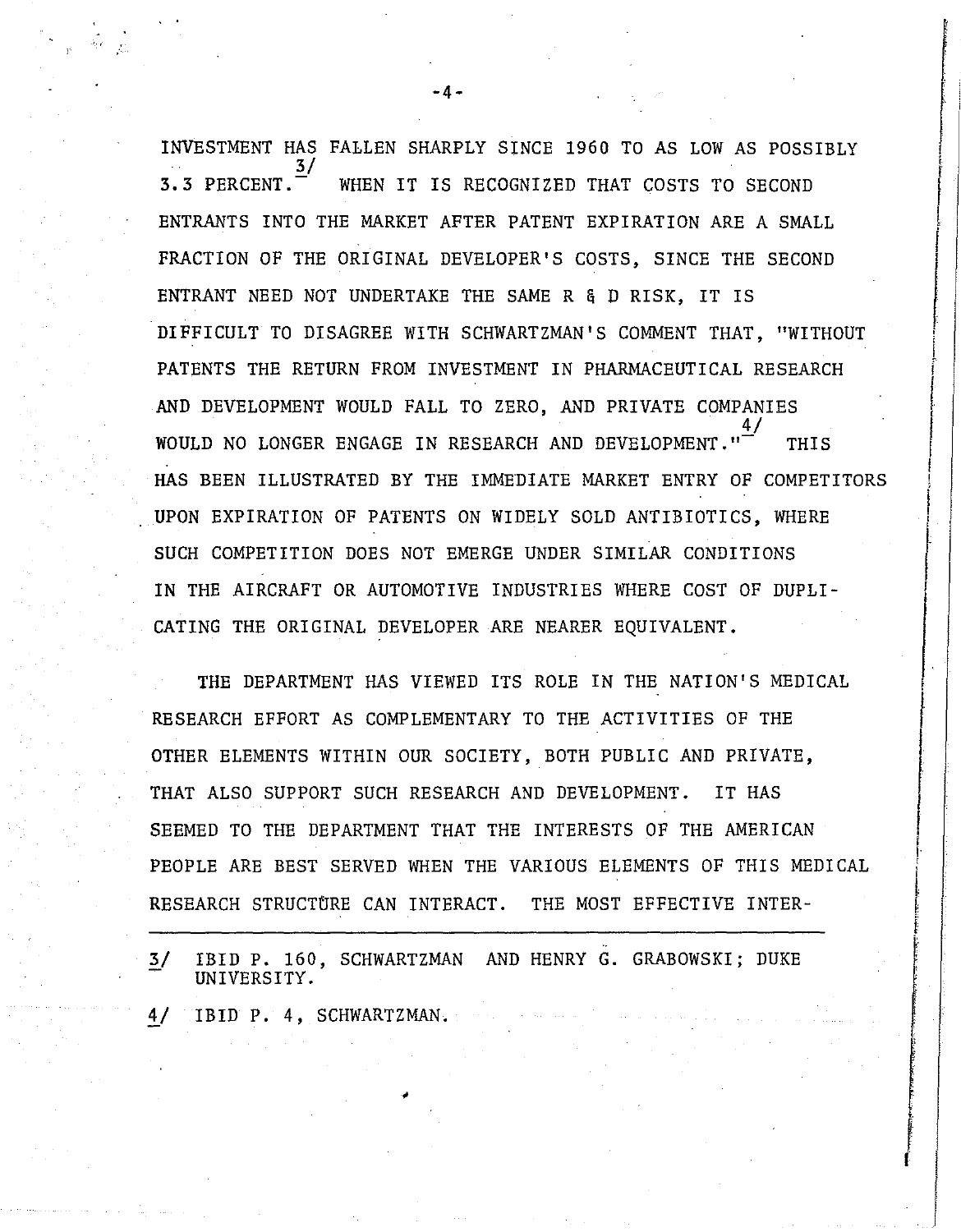RELATIONSHIP RESULTS WHEN THE PARTICULAR CAPABILITIES OF THE VARIOUS ELEMENTS, FEDERAL AND NON-FEDERAL, CAN BE  $\overline{5/}$ UTILIZED TO THE FULLEST EXTENT. IT SEEMS CLEAR THAT THIS COLLABORATIVE RELATIONSHIP CAN ONLY EXIST IF EACH ELEMENT RECOGNIZES TO THE EXTENT FEASIBLE THE FUNDAMENTAL NEEDS OF THE OTHER ELEMENTS .

. IN THIS SPIRIT DHEW HAS CONSCIOUSLY MADE EFFORTS TO CLOSE . THE IDENTIFIED GAP BETWEEN THE FUNDAMENTAL INNOVATORS THE DEPARTMENT SUPPORTS AND THE PRIVATE INDUSTRIAL DEVELOPERS WHO MAY BE NECESSARY TO THE DELIVERY OF END ITEMS TO THE MARKET-PLACE. THE STAKE IN CLOSING THIS GAP IS VERY HIGH. IN 1975 APPROXIMATELY 3.2 OF THE 13 BILLION DOLLARS, OR ONE-QUARTER SPENT BY THE GOVERNMENT ON RESEARCH AND DEVELOPMENT OUTSIDE ITS OWN LABORATORIES, WENT IN THE FORM OF GRANTS AND CONTRACTS TO UNIVERSITIES. THE MAIN THRUST OF DEPARTMENT PATENT POLICY AS APPLIED TO UNIVERSITIES HAS BEEN DIRECTED TOWARD:

1. ESTABLISHMENT OF PATENT MANAGEMENT FOCAL POINT IN THE INNOVATING ORGANIZATION TRAINED TO ELICIT INVENTION REPORTS AND ESTABLISH RIGHTS IN INTELLECTUAL PROPERTY ON A TIMELY BASIS FOR POSSIBLE

5/ TESTIMONY BY DR. JAMES A. SHANNON, DIRECTOR, NATIONAL INSTITUTES OF HEALTH, BEFORE THE SUBCOMMITTEE ON PATENTS, TRADEMARKS, AND COPYRIGHTS OF THE SENATE COMMITTEE ON THE JUDICIARY, AUGUST 17, 1965 .

•

**-5-**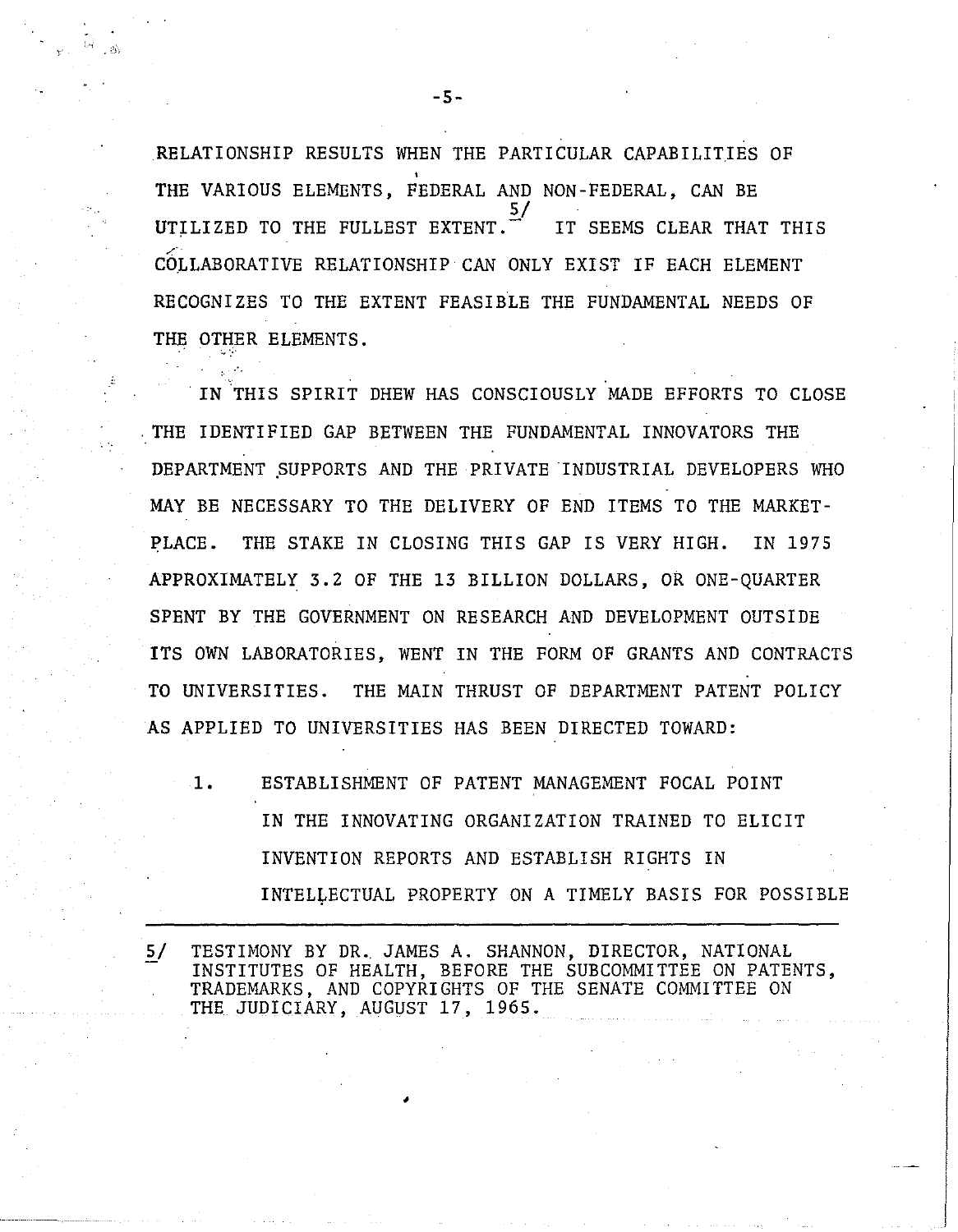LICENSING OF INDUSTRIAL DEVELOPERS. THIS HAS BEEN ACCOMPLISHED IN THE MAIN BY EXECUTION OF INSTITUTIONAL PATENT AGREEMENTS (IPA) WITH UNIVERSITIES WILLING TO CREATE AND MAINTAIN SUCH A FOCAL POINT. THE IPA PROVIDES AS AN INCENTIVE TO ESTABLISHMENT OF A PATENT FOCAL POINT, A FIRST OPTION TO OWN ALL FUTURE INVENTIONS ARISING FROM DHEW GRANT SUPPORTED RESEARCH. WE PRESENTLY HAVE **70** IPA, AND

**2.** ASSURANCE THAT THE INNOVATING GROUP HAS THE RIGHT TO CONVEY WHATEVER INTELLECTUAL PROPERTY RIGHTS ARE NECESSARY TO ACCOMPLISH A TRANSFER TO AN INDUSTRIAL DEVELOPER. (THIS IS ACCOMPLISHED IN THE MAIN THROUGH THE IPA HOLDERS' FIRST OPTION TO OWN HEW-FUNDED INVENTIONS AND OUR WAIVER PROGRAM, WHICH PROVIDES FOR OWNERSHIP IN PETITIONING UNIVERSITIES NOT HAVING AN IPA WHO COME FORTH WITH AN ACCEPTABLE DEVELOPMENT PROGRAM FOR AN IDENTIFIED INVENTION.)

DHEW HAS CAREFULLY CIRCUMSCRIBED THE CONDITIONS OF LICENSING WITHIN WHICH A UNIVERSITY PATENT MANAGEMENT FOCAL POINT OR SUCCESSFUL PETITIONER CAN FUNCTION. THESE CONDITIONS HAVE

•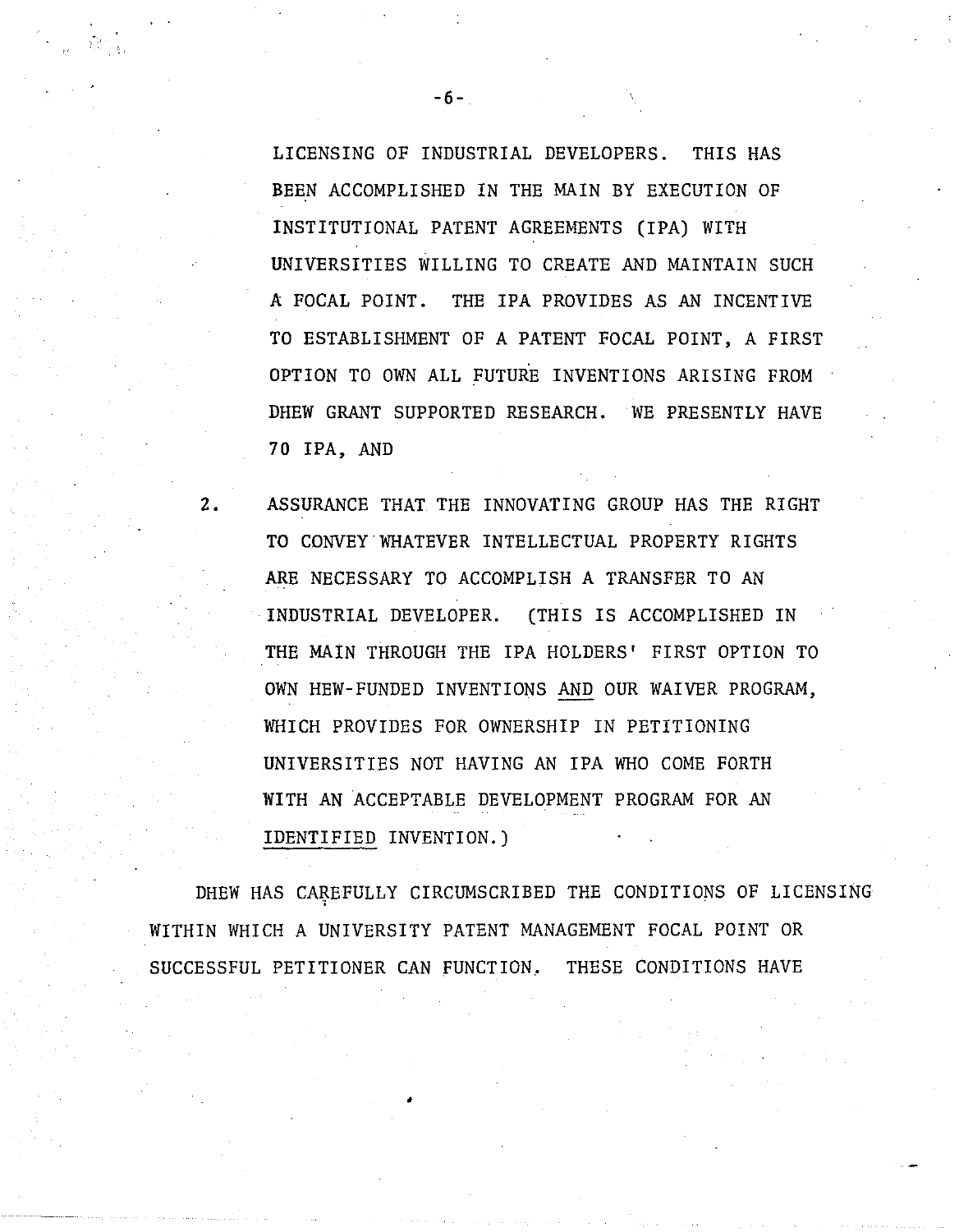BECOME WELL KNOWN TO INDUSTRIAL DEVELOPERS AND HAVE BEEN GRADUALLY ACCEPTED IN LICENSING ARRANGEMENTS BY A WIDENING CIRCLE OF SUCH DEVELOPERS. THIS COMPARES TO THE VIRTUAL BOYCOTT REPORTED BY GAO OF DEVELOPMENT OF NIH GENERATED DRUG LEADS BY INDUSTRY DURING THE 1962-1968 PERIOD COVERED BY THEIR REPORT. A MUCH MORE DETAILED DISCUSSION OF THE PHILOSOPHY BEHIND THE DEPARTMENT'S PATENT POLICY WAS MADE IN MY TESTIMONY BEFORE YOUR SUBCOMMITTEE ON DOMESTIC AND INTERNATIONAL SCIENTIFIC PLANNING AND ANALYSIS ON SEPTEMBER 29, 1976.

SINCE 1969 THROUGH THE FALL OF 1974 WE ESTIMATE THAT THE INTELLECTUAL PROPERTY RIGHTS TO 329 INNOVATIONS EITHER INITIALLY GENERATED, ENHANCED OR CORROBORATED IN PERFORMANCE OF DHEW-FUNDED RESEARCH WERE IN THE HANDS OF UNIVERSITIES' PATENT MANAGEMENT OR SUCCESSFUL UNIVERSITY PETITIONERS FOR . THE PURPOSE OF SOLICITING FURTHER INDUSTRIAL DEVELOPMENT SUPPORT. WE WERE ADVISED THAT DURING THE 1969-1974 PERIOD THESE UNIVERSITIES HAD NEGOTIATED 44 NON-EXCLUSIVE AND 78 EXCLUSIVE LICENSES UNDER PATENT APPLICATIONS FILED ON THE· 329 INNOVATIONS. WE UNDERSTAND THAT THE 122 LICENSES NEGOTIATED HAD GENERATED COMMITMENTS IN THE AREA OF 75 MILLION DOLLARS OF PRIVATE RISK CAPITAL. SINCE 1974 TO THE END OF FISCAL YEAR 1976 THE NUMBER OF INVENTIONS HELD BY UNIVERSITIES HAS SUBSTANTIALLY INCREASED TO 517 .

•

**-7-**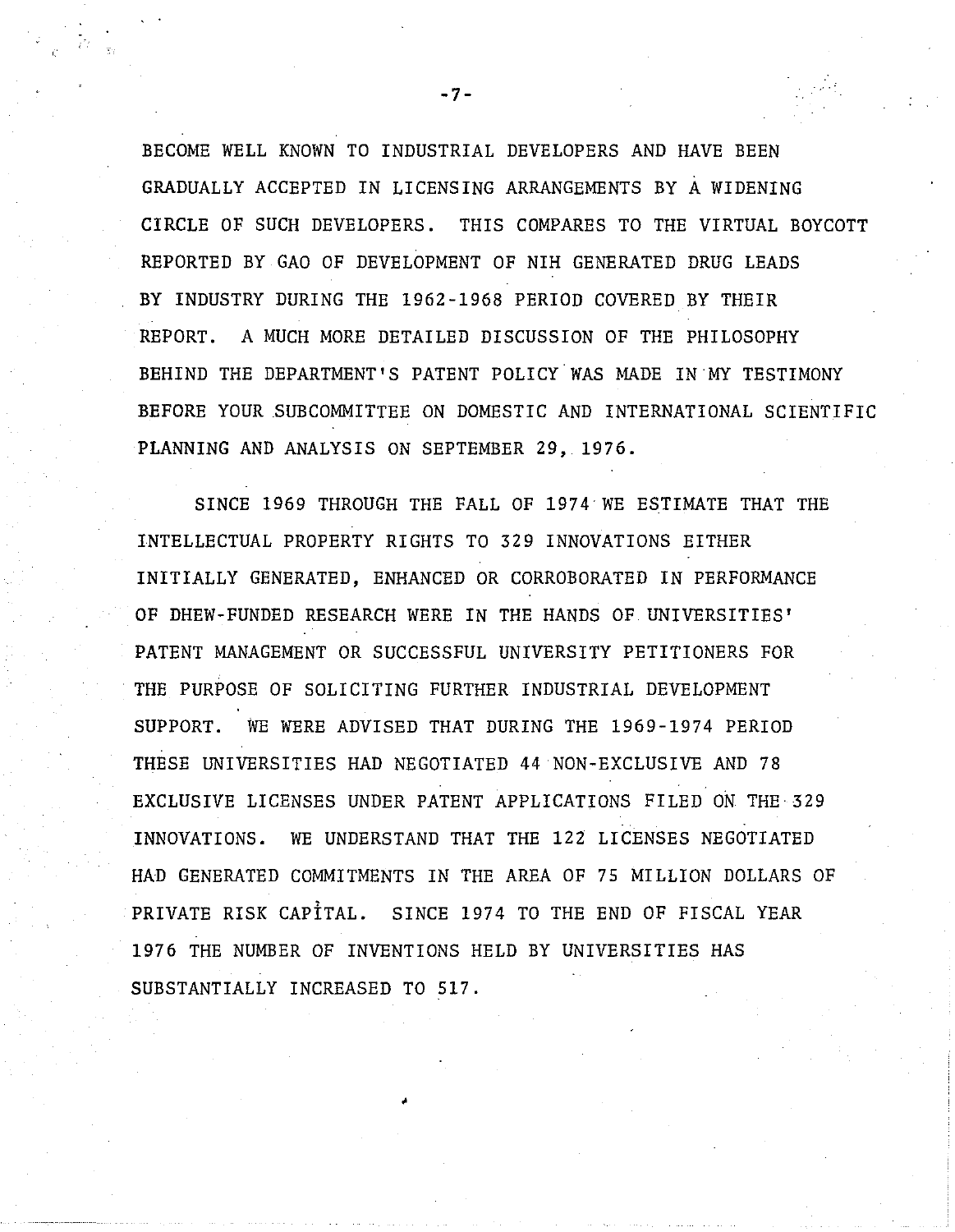I HAVE ATTACHED TO THESE COMMENTS SOME EXAMPLES OF INVENTIONS LICENSED BY UNIVERSITIES WHICH HAVE REACHED OR ARE NEAR REACHING THE MARKETPLACE SINCE OUR 1974 SURVEY. NOTEWORTHY IS THAT THIS INCOMPLETE LISTING INVOLVES COMMITMENT OF RISK CAPITAL OF APPROXIMATELY 80 MILLION DOLLARS. AS YOU WILL NOTE, THERE ARE A NUMBER OF PHARMACEUTICAL PRODUCTS ON THIS LIST. WE KNEW OF NO COMPARABLE SITUATIONS AT THE TIME OF THE GAO REPORT OF 1968. I WOULD CONJECTURE THAT THIS NUMBER WILL. INCREASE IN SUBSEQUENT YEARS DUE TO THE OPPORTUNITY OF THE PHARMACEUTICAL INDUSTRY TO CAPITALIZE ON POSITIVE LEADS FROM THE NON-PROFIT SECTOR WHICH COULD RESULT IN REDUCTION OF THE INDUSTRY'S ESCALATING R&D COSTS BY ELIMINATING A NUMBER OF BLIND LEADS. (THE ULTIMATE SAVING WOULD BE THE DIFFERENCE BETWEEN THE 11.5 AND 24.4 MILLION DOLLARS PER SUCCESSFUL DRUG DEVELOPMENT MENTIONED PREVIOUSLY.) THE RISE IN SUCCESSFUL DEVELOPMENT BY INDUSTRY OF UNIVERSITY GENERATED INVENTIONS IS ALSO CONSIDERED SIGNIFICANT WHEN NOTING THE STEADY DECLINE IN INTRODUCTION OF NEW DRUG ENTITIES IN THE  $\overline{6/}$ UNITED STATES FROM 65 IN 1959 TO 15 IN 1975.  $\overline{ }$  THIS SLIDE MIGHT ALSO BE ATTRIBUTED TO THE INCREASED COST OF DRUG DEVELOPMENT.

 $6/$ PHARMACEUTICAL TIMES, APRIL 1976 (BASED ON DATA FROM PAUL de HAEN, INC.) AND HENRY G. GRABOWSKI, "DRUG REGULATION AND INNOVATION IN EMPIRICAL EVIDENCE AND POLICY OPTIONS," AMERICAN ENTERPRISE FOR PUBLIC POLICY RESEARCH, WASHINGTON, D. C.

•

 $-8-$ 

'-', **.....**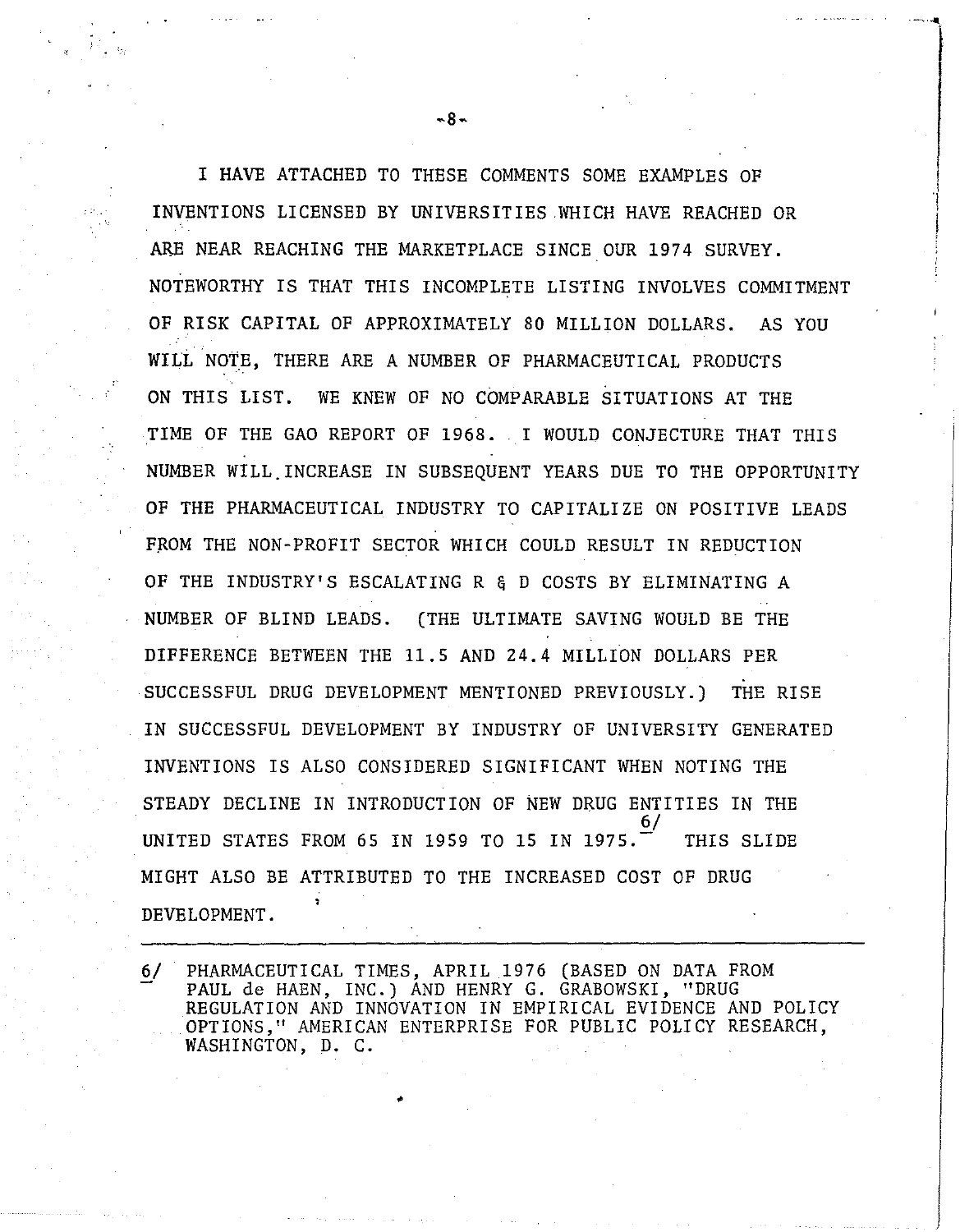**IN** THIS CONTEXT IT IS APPARENT THAT THE EXISTENCE OF A LICENSABLE PATENT RIGHT IS PROBABLY A PRIMARY FACTOR IN THE SUCCESSFUL TRANSFER OF A UNIVERSITY INNOVATION TO INDUSTRY AND THE MARKETPLACE, AND FAILURE TO PROTECT SUCH RIGHT MAY FATALLY AFFECT A TRANSFER OF A MAJOR HEALTH INNOVATION. I BELIEVE SOME MEMBERS OF THE COMMITTEE ARE AWARE OF THE SPECU-LATION THAT PRIVATE DEVELOPMENT AND MARKETING OF PENICILLIN WAS FORECLOSED FOR OVER 11 YEARS DUE TO THE LACK OF A PROPRIETARY POSITION NECESSARY TO THE PROTECTION OF THE LARGE RISK  $\frac{7}{2}$ / INVESTMENT INVOLVED. $\vec{r}$  IT WAS ONLY AFTER THE UNITED STATES ·GOVERNMENT UNDERTOOK. THIS RISK UNDER THE PRESSURE OF WORLD WAR II THAT PENICILLIN's CURATIVE POWERS WERE MADE AVAILABLE TO THOSE SUFFERING FROM INFECTION.

IN ADDITION TO INITIAL ADMINISTRATION OF THE IPA AND WAIVER PROGRAM DISCUSSED, THE DHEW PATENT BRANCH ACTS AS THE PATENT MANAGEMENT FOCAL POINT FOR ALL INNOVATIONS TO WHICH THE DEPARTMENT RETAINS TITLE. THE DEPARTMENT'S PATENT PORTFOLIO PRESENTLY CONSISTS OF APPROXIMATELY 400 PATENTS AND PATENT APPLICATIONS, WHICH IN THE MAIN ARE DERIVED FROM DHEW EMPLOYEE INVENTIONS. A LESSER NUMBER ARE ATTRIBUTABLE TO INVENTIONS MADE BY EMPLOYEES OF UNIVERSITIES OR COMMERCIAL CONCERNS FUNDED

DAVID MASTERS, MIRACLE DRUG, THE HISTORY OF PENICILLIN,  $7/$ PUBLISHED BY GYRE & SPOTTI, WOODE, LONDON (1946), PP. 104-105 AND THE LAW OF CHEMICAL, METALLURGICAL AND PHARMACEUTICAL PATENTS, FORMAN, EDITOR, PUBLISHED BY CENTRAL BOOK CO., NEW YORK (1967) .

**-9-**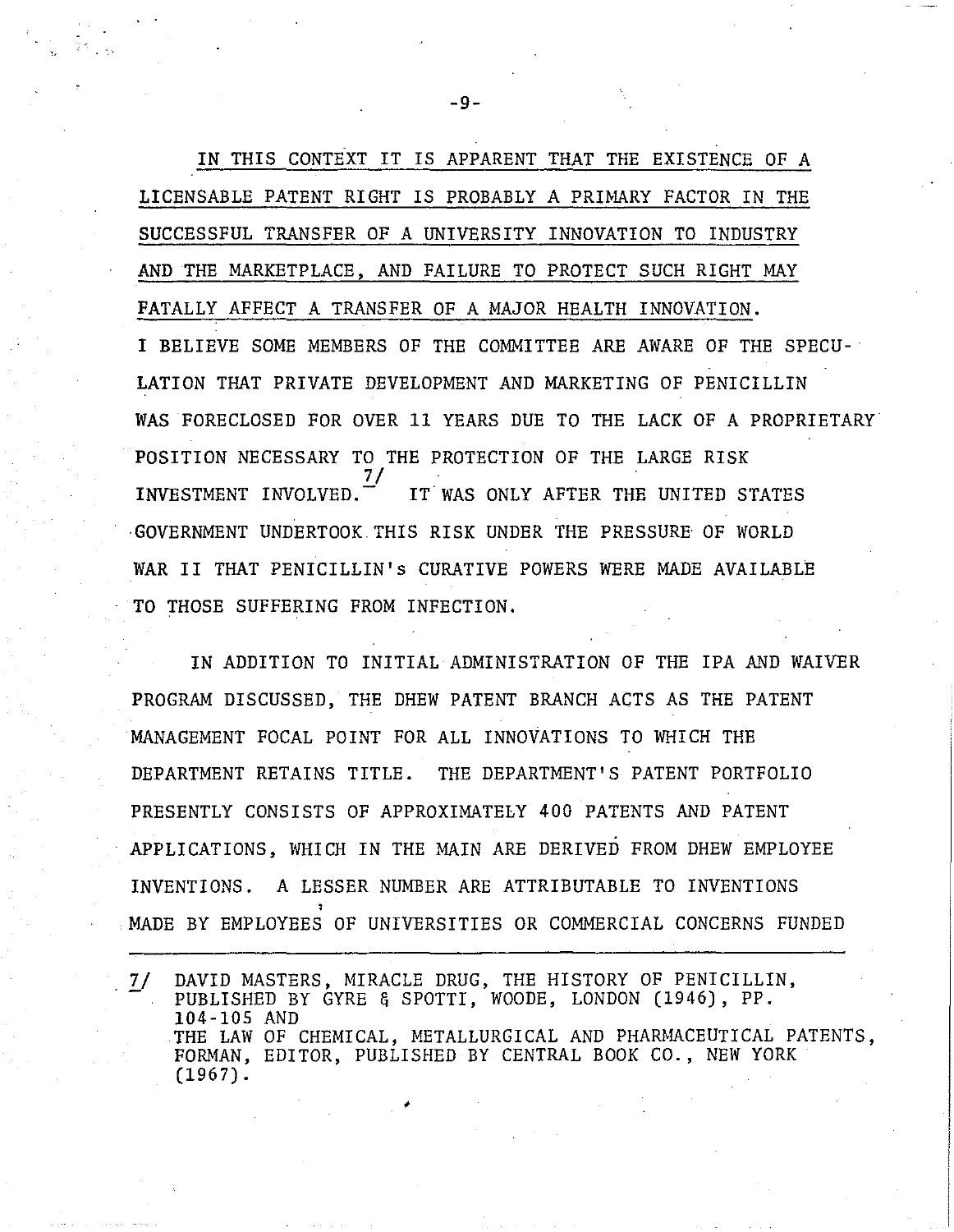BY DHEW GRANTS OR CONTRACTS WHICH THEY DID NOT CHOOSE TO MANAGE OR WERE NOT PERMITTED TO MANAGE. SINCE 1969 WE HAVE GRANTED 19 EXCLUSIVE LICENSES AND 90 NON-EXCLUSIVE LICENSES UNDER OUR PATENT PORTFOLIO. UNFORTUNATELY, WE HAVE NO. STATISTICS ON THE AMOUNT OF RISK CAPITAL COMMITTED TO DEVELOP-ING THESE INVENTIONS TO THE MARKETPLACE, THOUGH WE BELIEVE IT TO BE SURELY MEASURED IN MILLIONS OF DOLLARS.

/

•

**-1Q-**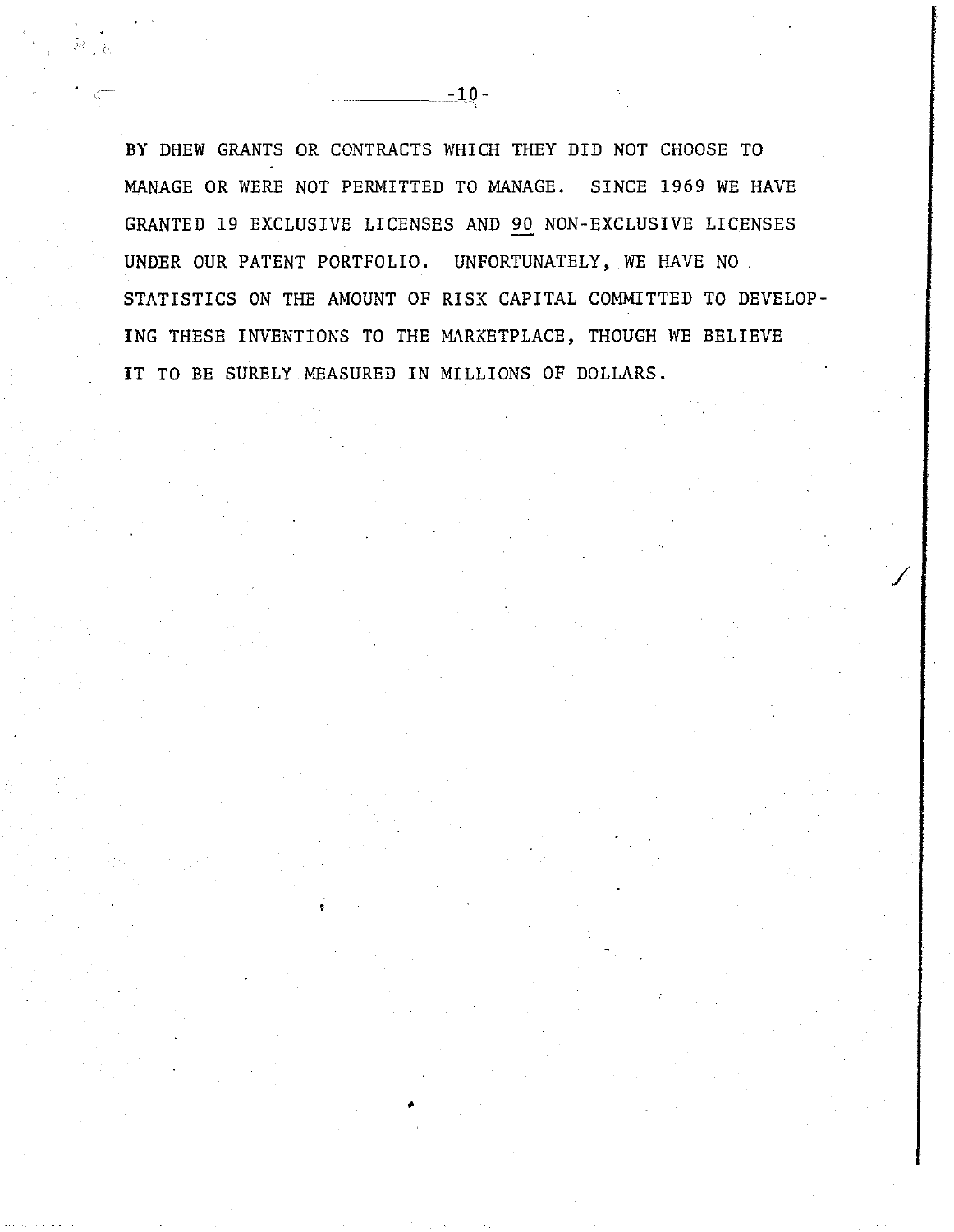## SAMPLING OF UNIVERSITY PATENT LICENSING PROGRAMS

| Inventor         | University                              | Invention                                                                                                                             | Licensee                         | Approximate Investment                                                                                                       |
|------------------|-----------------------------------------|---------------------------------------------------------------------------------------------------------------------------------------|----------------------------------|------------------------------------------------------------------------------------------------------------------------------|
| Walser           | Johns Hopkins U.                        | Keto-Acid analogs of Amino<br>Acids for treatment of<br>uremia                                                                        | Pfrimmer of<br>of U.S.A          | Millions - Clinical trials<br>Germany and Syntex in process. Expected to be<br>marketed in 6 mos. in<br>Europe.              |
| Wiktor           | Wistar Institute                        | Rabies Vaccine                                                                                                                        |                                  | Wyeth Laboratories On the market - millions                                                                                  |
| Kamen et al      | Case Western Res.                       | Methotrexate Assay<br>during Cancer.<br>Chemotherapy                                                                                  | Diamond Shamrock<br>Corp.        | Being test-marketed.<br>Production scheduled for<br>late 1977. Millions.                                                     |
| Lillehei/Kaster  | U. of Minnesota                         | Pivoting Disc Heart Valve                                                                                                             | Medical, Inc.                    | Being sold in world-wide<br>market since 1971.<br>Millions.                                                                  |
| Blackshear et al | U. of Minnesota                         | Implantable Infusion Pump<br>(Constant Infusion of Drugs<br>for Treatment of Cancer,<br>Diabetes, Pain, Morphine-<br>addiction, etc.) | Metal Bellows Co.                | Undergoing clinical trials<br>\$750,000.                                                                                     |
| DeLuca           | U. of Wisconsin<br>dystrophy with liver | 25-Hydroxycholecalciferol<br>for treatment of Osteo-                                                                                  | Rousel-Uclaf<br>(Hoechst)<br>and | Have applied for equivalen<br>. of NDA in France.<br>Approximately \$5 million.                                              |
|                  |                                         | dysfunction                                                                                                                           | Upjohn                           | About to apply for an<br>NDA and an NADA. Will<br>spend about \$10 million.                                                  |
| DeLuca           | U. of Wisconsin                         | 1-Alpha<br>Hydroxycholecalciferol<br>for treatment of Osteo-<br>dystrophy with Kidney<br>Dysfunction                                  | Leo Pharma-<br>ceuticals         | Applying for new drug<br>applications in Denmark<br>and Great Britain. May<br>be marketed this year.<br>Approx. \$5,000,000. |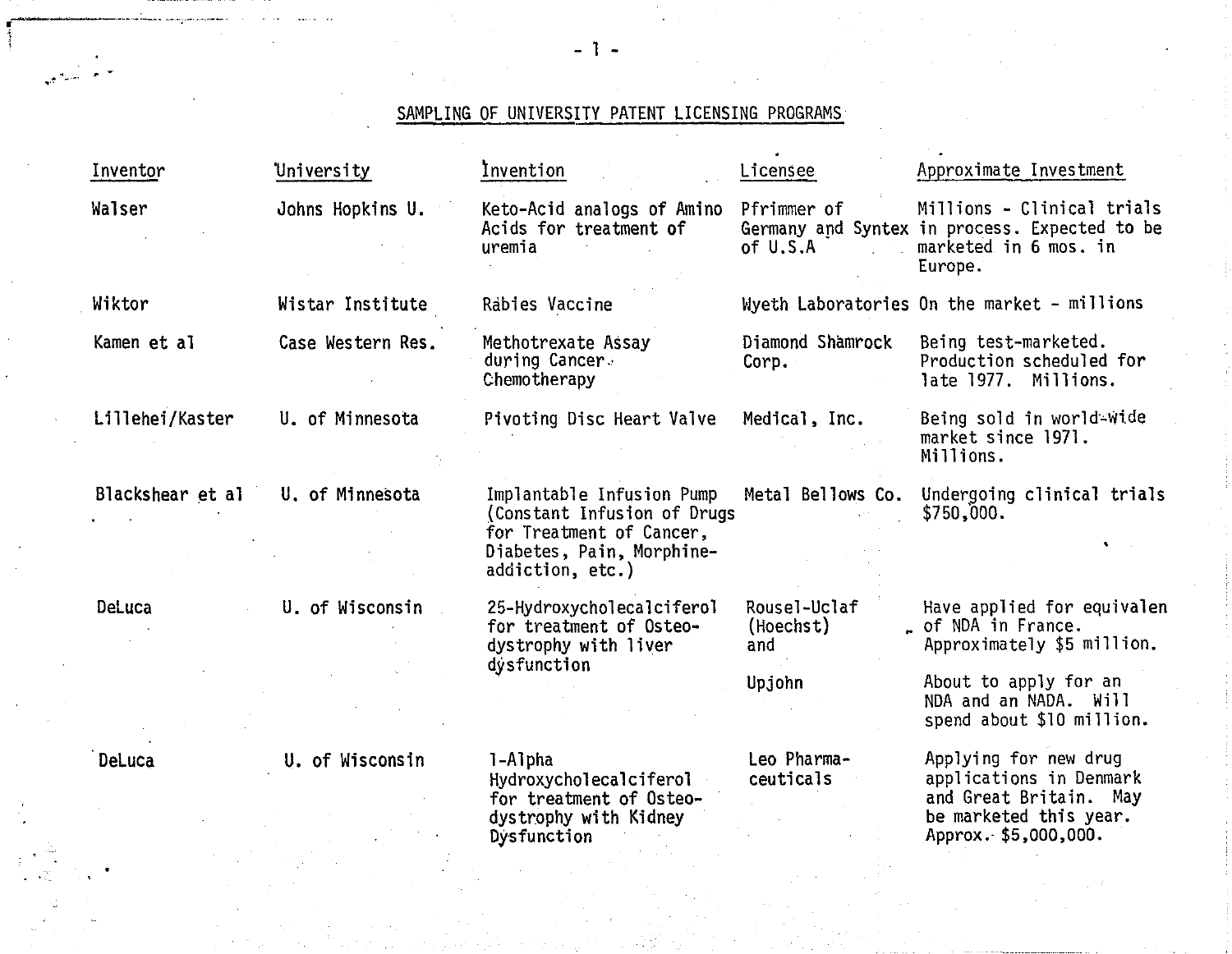## SAMPLING OF UNIVERSITY PATENT LICENSING PROGRAMS

| Inventor        | University                                   | Invention                                                                                                                               | Licensee                                      | Approximate Investment                                                                                          |
|-----------------|----------------------------------------------|-----------------------------------------------------------------------------------------------------------------------------------------|-----------------------------------------------|-----------------------------------------------------------------------------------------------------------------|
| DeLuca et al    | U. of Wisconsin                              | 1, 25-Dehydroxyergocalci-<br>ferol for Treatment of<br>Osteodystrophy with<br>Kidney and Liver Dysfunction<br>and Senile Osteodystrophy | Hoffman-LaRoche<br>Inc.                       | About to apply for NDA.<br>Will spend about \$10<br>million.                                                    |
| $E_{.}$         | Columbia U.                                  | Silver Sulfadiazine used<br>in Treatment of Burns                                                                                       | Marion Labs<br>Kansas City, Mo.               | Now on market -<br>Approx. \$5,000,000                                                                          |
| Heidelberger    | U. of Wisconsin                              | Use of $F_3$ TDR for Herpes<br>Infections of the Eye                                                                                    | Co., Research<br>Triangle Park, N.C. of 1977. | Burroughs Wellcome Approx. \$5,000,000<br>NDA expected by end                                                   |
| Fischell        | Johns Hopkins U.                             | Rechargeable Cardiac<br>Pacemaker                                                                                                       |                                               | Pacesetter Systems On market since Feb.<br>Sylmar, California. 1975 - Approx. \$720,000                         |
| Holland         | Tulane U.                                    | Method of Reducing Intra-<br>ocular Pressure in the<br>Human Eyes (Glaucoma<br>Treatment)                                               |                                               | Cooper Labs., $$2,000,000 - Development$<br>Bedford Hills, N.Y. leading to DNA is in<br>process and on schedule |
| Pressman        | U. of Miami                                  | Application of X-537A in<br>the Cardiovascular System<br>(for stimulation in cardio-<br>genic shock, congestive<br>heart failure, etc.) | Hoffman-LaRoche,<br>Nutley, N.J.              | $$500,000$ to \$1,000,000<br>Clinical evaluations<br>still in progress                                          |
| Higley          | Natl. Institute<br>of Scientific<br>Research | Polycarbonate Dialysis<br>Membranes (kidney<br>dialysis)                                                                                | C. R. Bard Inc.,<br>Murray Hill, N.J.         | Over \$1,000,000. Market<br>introduction expected<br>imminently.                                                |
| Talbot/Harrison | Johns Hopkins U.                             | Ballistocardiograph<br><b>Apparatus</b>                                                                                                 | Huntsville, Ala.                              | Royal Medical Corp. Approx. \$330,000. Now<br>on market.                                                        |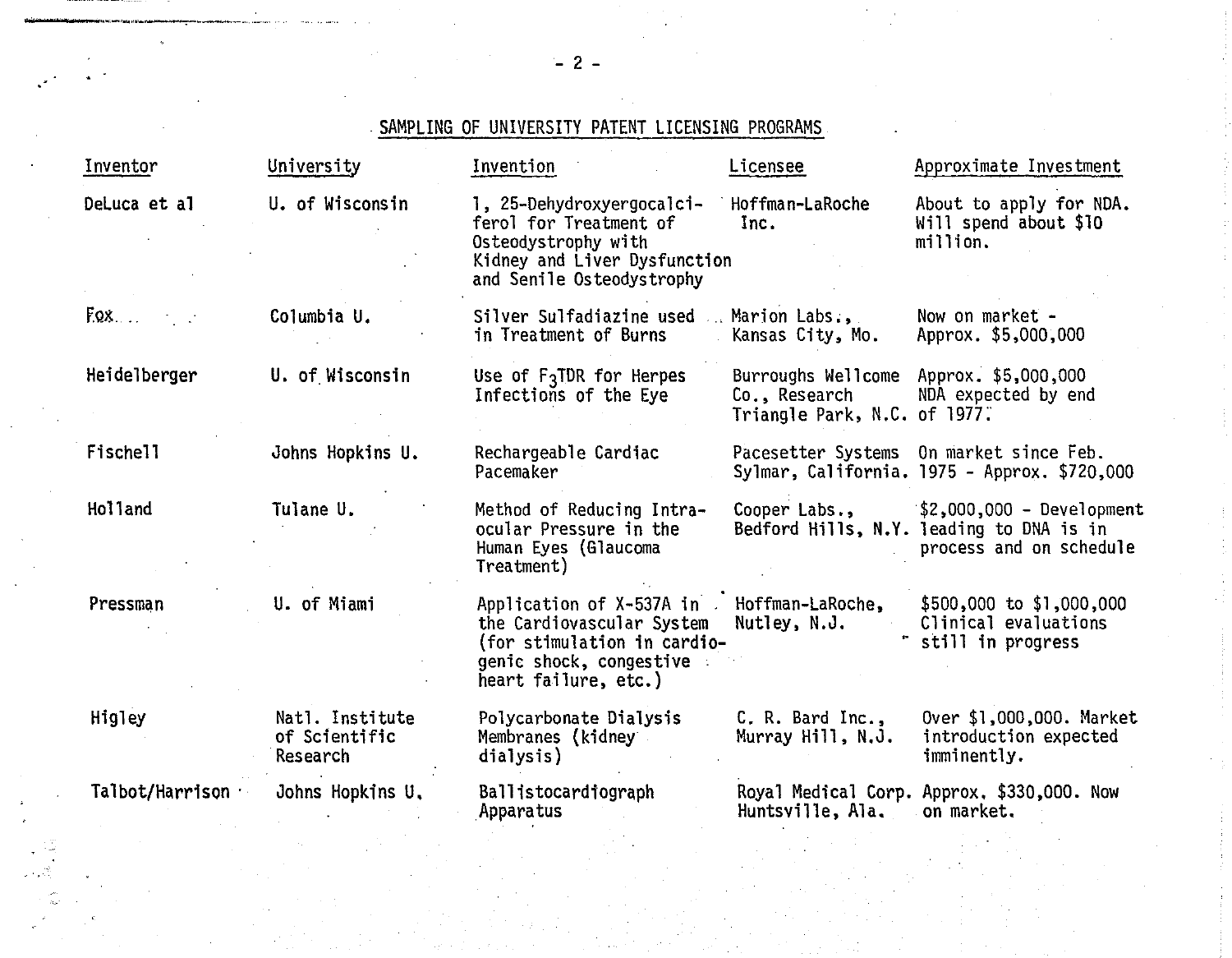| Inventor                        | University                     | Invention                                                                                                             | Licensee                                                                                                                                      | Approximate Investment                                                                                             |
|---------------------------------|--------------------------------|-----------------------------------------------------------------------------------------------------------------------|-----------------------------------------------------------------------------------------------------------------------------------------------|--------------------------------------------------------------------------------------------------------------------|
| Plotkin                         | Wistar Institute               | Rubella Vaccine                                                                                                       | 1) Wellcome<br>Foundation<br>2) L'Institut<br>Merieux<br>3) Swiss Serum and<br>Vaccine Institute and others<br>(Merck, an Italian firm, etc.) | Approx. millions -<br>Now on market.                                                                               |
| Schaffner/Mechlinski Rutgers U. |                                | Derivatives of Polyene<br>Macrolide Antibiotics                                                                       | E.R. Squibb of<br>U.S.A.<br>and<br>Dumex of Denmark                                                                                           | Millions - Clinical trials<br>progressing favorably                                                                |
| Zweig                           | Syracuse U.                    | Apparatus for Measuring<br>and Controlling Cell<br>Population Density in a<br>Liquid Medium                           | New Brunswick<br>Scientific Co.,<br>Inc., of New Jersy                                                                                        | Millions - On the market<br>since 1973                                                                             |
| Lovelock                        | Yale U.                        | Gas Analysis Method<br>and Device for the<br>Qualitative and<br>Quantitative Analysis of<br>Classes of Organic Vapors | Varian Associates, On the market<br>Palo Alto, Calif.                                                                                         |                                                                                                                    |
| Fried                           | U. of Chicago                  | Prostoglandins for possible<br>Treatment of Bronchial<br>Asthma, Duodenal Ulcers,<br>Inflammatory Conditions, etc.    | Richardson <del>-</del><br>N.Y.                                                                                                               | Several millions - In<br>Merrell, New York, process of development<br>and testing for marketing<br>here and abroad |
| Leininger/Grotta<br>et al       | Battelle Memorial<br>Institute | Preparation of Non-<br>thrombogenic Surfaces<br>and Materials                                                         | C. R. Bard, Inc.,<br>Billerica, Mass.;<br>Sherwood Medical<br>Industries, St. Louis<br>Mo.; and American<br>Hospital Supply Corp.,            | $$107,754$ - Some products<br>being marketed and<br>others being tested.                                           |

 $- 3 -$ 

\_\_\_\_\_\_\_\_\_\_\_\_\_\_\_\_\_\_\_\_\_\_\_\_\_\_\_\_\_ .... \_\_\_\_\_\_\_\_\_\_\_ "'., ............. \_ .... \_\_\_ - ............. \_~,,;/""'IoIioO~ ...... L-".'-•.• -.~